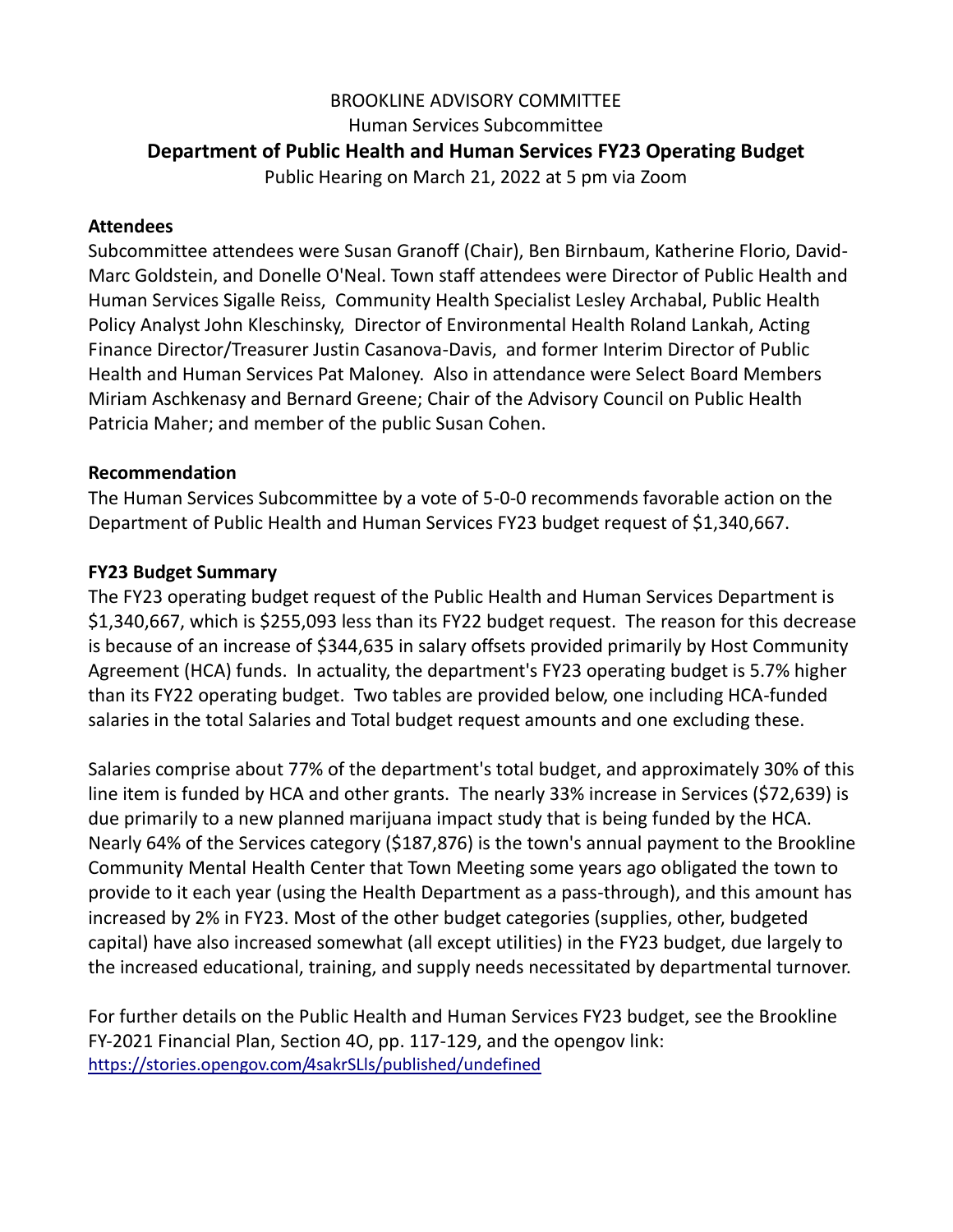|                                                 | <b>FY21 Actuals</b> | <b>FY22 Budget</b> | <b>FY23 Budget</b> | <b>Variance</b> |
|-------------------------------------------------|---------------------|--------------------|--------------------|-----------------|
| <b>SALARIES*</b>                                | \$1,209,073         | \$1,282,613        | \$944,214          | $-$ \$338,399   |
| <b>SERVICES</b>                                 | 208,102             | 221,514            | 294,153            | 72,639          |
| <b>SUPPLIES</b>                                 | 16,288              | 35,100             | 37,900             | 2,800           |
| <b>OTHER</b>                                    | 2,397               | 4,120              | 10,720             | 6,600           |
| <b>UTILITIES</b>                                | 34,089              | 47,629             | 47,865             | 236             |
| <b>BUDGETED CAPITAL</b>                         | 4,780               | 4,785              | 5,816              | 1,031           |
|                                                 |                     |                    |                    |                 |
| <b>Total</b>                                    | \$1,474,730         | \$1,595,761        | \$1,340,667        | -\$255,093      |
| *HCA-funded Salaries are excluded from Salaries |                     |                    |                    |                 |

|                                               | <b>FY21 Actuals</b> | <b>FY22 Budget</b> | <b>FY23 Budget</b> | <b>Variance</b> |
|-----------------------------------------------|---------------------|--------------------|--------------------|-----------------|
| <b>SALARIES+</b>                              | \$1,209,073         | \$1,307,352        | \$1,316,588        | \$9,236         |
| <b>SERVICES</b>                               | 208,102             | 221,514            | 294,153            | 72,639          |
| <b>SUPPLIES</b>                               | 16,288              | 35,100             | 37,900             | 2,800           |
| <b>OTHER</b>                                  | 2,397               | 4,120              | 10,720             | 6,600           |
| <b>UTILITIES</b>                              | 34,089              | 47,629             | 47,865             | 236             |
| <b>BUDGETED CAPITAL</b>                       | 4,780               | 4,785              | 5,816              | 1,031           |
|                                               |                     |                    |                    |                 |
| <b>Total</b>                                  | \$1,474,730         | \$1,620,500        | \$1,713,041        | \$92,542        |
| +HCA-funded Salaries are included in Salaries |                     |                    |                    |                 |

|                               | <b>FY21 Actuals</b> | <b>FY22 Budget</b> | <b>FY23 Budget</b> | <b>Variance</b> |
|-------------------------------|---------------------|--------------------|--------------------|-----------------|
| <b>REVENUES</b>               | \$153,020           | \$106,750          | \$106,750          | \$0             |
|                               |                     |                    |                    |                 |
| <b>Revenues Less Expenses</b> | \$153,020           | \$106,750          | \$106,750          | \$0             |

#### **Public Hearing Discussion**

The Brookline Public Health and Human Services Department consists of six subprograms: (1) Administration, (2) Environmental Health, (3) Community Health Services, (4) Public Health Nursing and Epidemiology, (5) Mental Health, and (6) Substance Abuse and Violence Prevention for Youth. An extensive list of the subprograms' goals and accomplishments appear on pp. 117-126 of the Brookline FY-2021 Financial Plan.

The department's new director, Sigalle Reiss, arrived on February 28, 2022. Prior to that, she was director of Norwood's public health department (2006-2022). She has also served over 12 years on the executive committee of the Massachusetts Health Officers Association, and was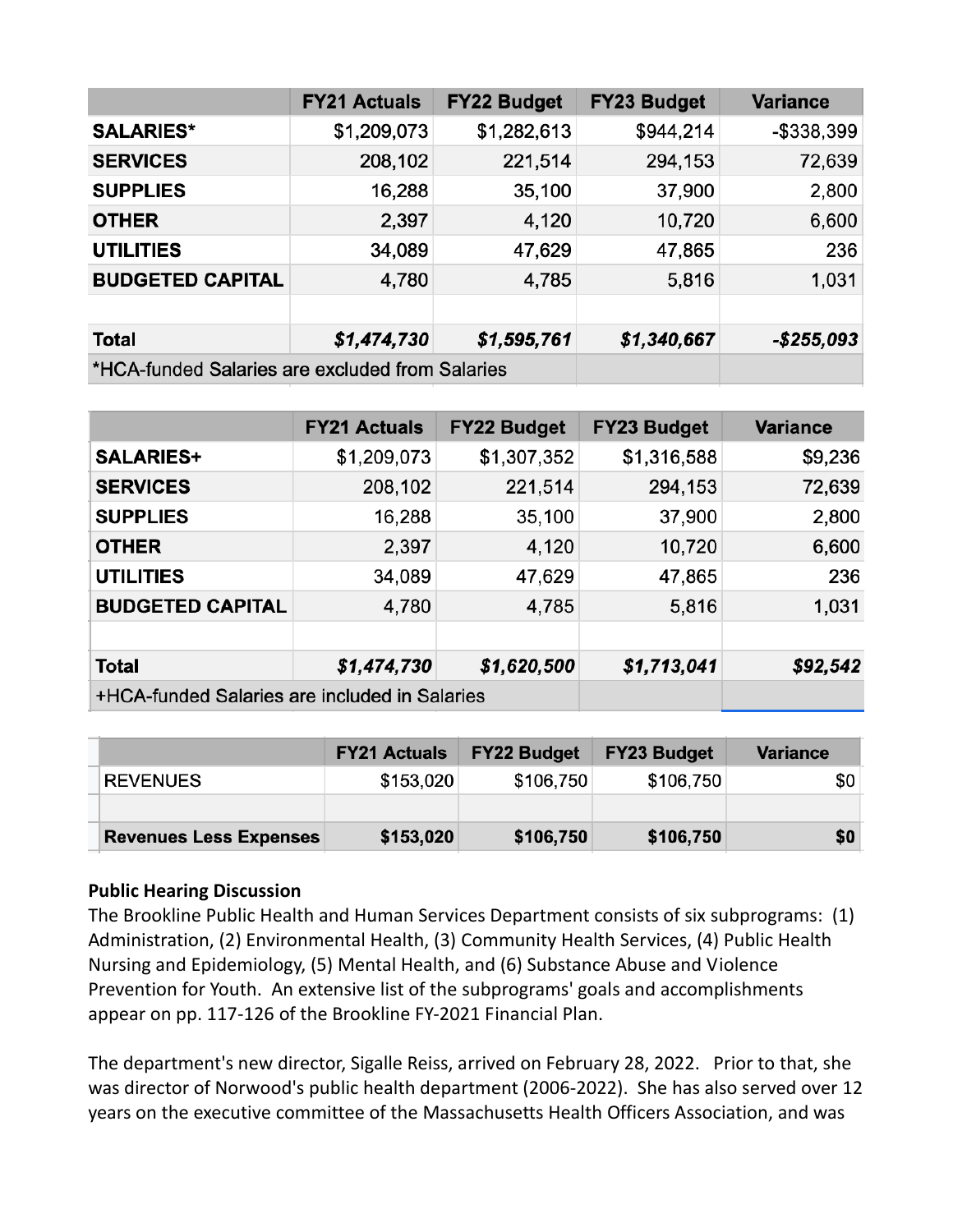the organization's president from 2020-21. She took over from Interim Director Pat Maloney, who replaced Dr. Swannee Jett in September 2021.

## Departmental Goals of New Director

In her comments at the March 21 public hearing, Director Reiss said that Brookline's Public Health Department will continue to focus on Covid control and mitigation efforts in the coming year but will also prioritize the areas of mental health, youth substance abuse prevention, environmental health, and health equity.

One of her key goals in the next year will be to work on data collection, evaluation, and accountability. She hopes to create more measurable objectives for each of the department's six divisions, a process that will require more robust data gathering and analysis.

She will also be working to develop collaborative relationships with the directors of the public health departments in neighboring communities and has already begun to do so with Newton's new health department director. She would also like to explore developing working relationships with Brookline's local pharmacies.

Another key goal will be seeking out additional grants and funding streams, so as to build up her department and more effectively implement its policy goals. To date, her department has submitted six requests for ARPA funding (including a joint one with the Council on Aging), totaling nearly \$4 million (\$3,983,885). They are:

- \$200,000 to conduct a community health assessment and develop a health improvement plan with special focus on groups most negatively impacted by Covid
- \$30,000 for a public health nursing vehicle to replace a 2003 Prius that keeps breaking down
- \$240,000 to continue for another fours years a year-old Farmers' Market voucher program for low-income Brookline residents
- \$142,085 to update software and hardware to improve the department's data analysis and disease surveillance capabilities and to host more accessible meetings
- \$310,000 to develop (with the Council on Aging/Senior Center) a Clutter and Hoarding Evaluation and Supportive Services (CHESS) program
- \$3,061,800 to transform Brookline's public health infrastructure to address the immediate and long-term impact of Covid on our community

#### Impact of Covid-19 on the Department of Public Health During Past Two Years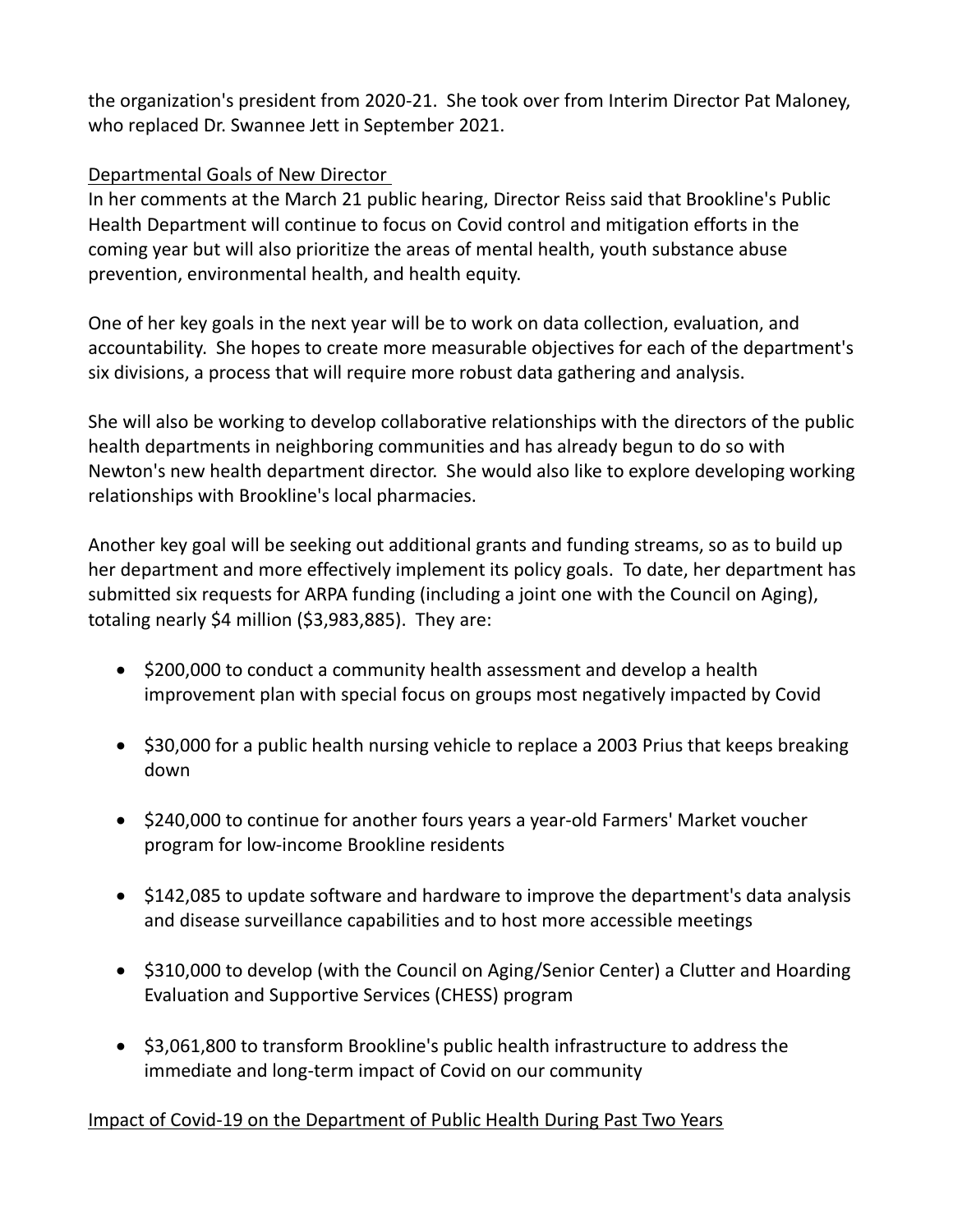Among the topics discussed at length during the public hearing was the department's response to Covid, how Covid affected the department's ability to deliver services to the town, and what the department has learned about dealing with future pandemics.

We were told that because the department was required to re-allocate resources to respond to the great demands that Covid placed on it, the department lacked the capacity to do all the programs that it might otherwise have done. For example, the Environmental Health subprogram had to cut back on its rodent control task force and the Public Health Nursing subprogram had to use its limited resources for contact tracing and wasn't able to run as many flu and other vaccination clinics as usual. (Having to contract out vaccinations was also a lost revenue opportunity because administering vaccinations typically generates revenue for the department from insurance companies.) As for administering Covid vaccinations, the town had access to Covid vaccine doses but lacked sufficient staff to do the actual vaccinations.

One lesson the town learned is the importance of clear, consistent public messaging, and how challenging it can be for local public health departments to provide it in a fluid situation with the appearance and spread of new variants of Covid and rapidly changing information about best practices as scientific knowledge increases. Brookline's Health Department, like all local departments, often became aware of new and changing recommendations and advice from federal and state decision makers at the same time that the public did, and then was expected to immediately pivot and start implementing these changes and providing information about them to residents. One especially useful measure that improved the town's Covid messaging was the hiring of a public relations firm by the Town Administrator to help the Health Department and other town departments provide rapid and clear messaging about Covid to Brookline residents.

The department relied more heavily than usual on the town's volunteer Medical Reserve Corps, which grew in number to nearly 300, and whose members helped with contact tracing, distributed information in person to local businesses and restaurants at the start of the pandemic, fielded questions at the department's Covid call-in center, and helped distribute 10,000 at-home rapid Covid test kits at various locations in town.

#### Staffing Issues

There were a number of comments at the hearing concerning the need to increase the staffing of the Brookline Public Health Department, which is now serving a growing community of nearly 64,000 people. The director was asked to make increased staffing a priority. She noted that she will be studying her new department's staffing needs and that, in her prior position as Director of Norwood's Public Health Department, staffing significantly increased during her tenure.

The department has experienced much turnover and some lengthy vacancies during the past 12 months. Half of the current departmental staff of over 20 employees have been hired in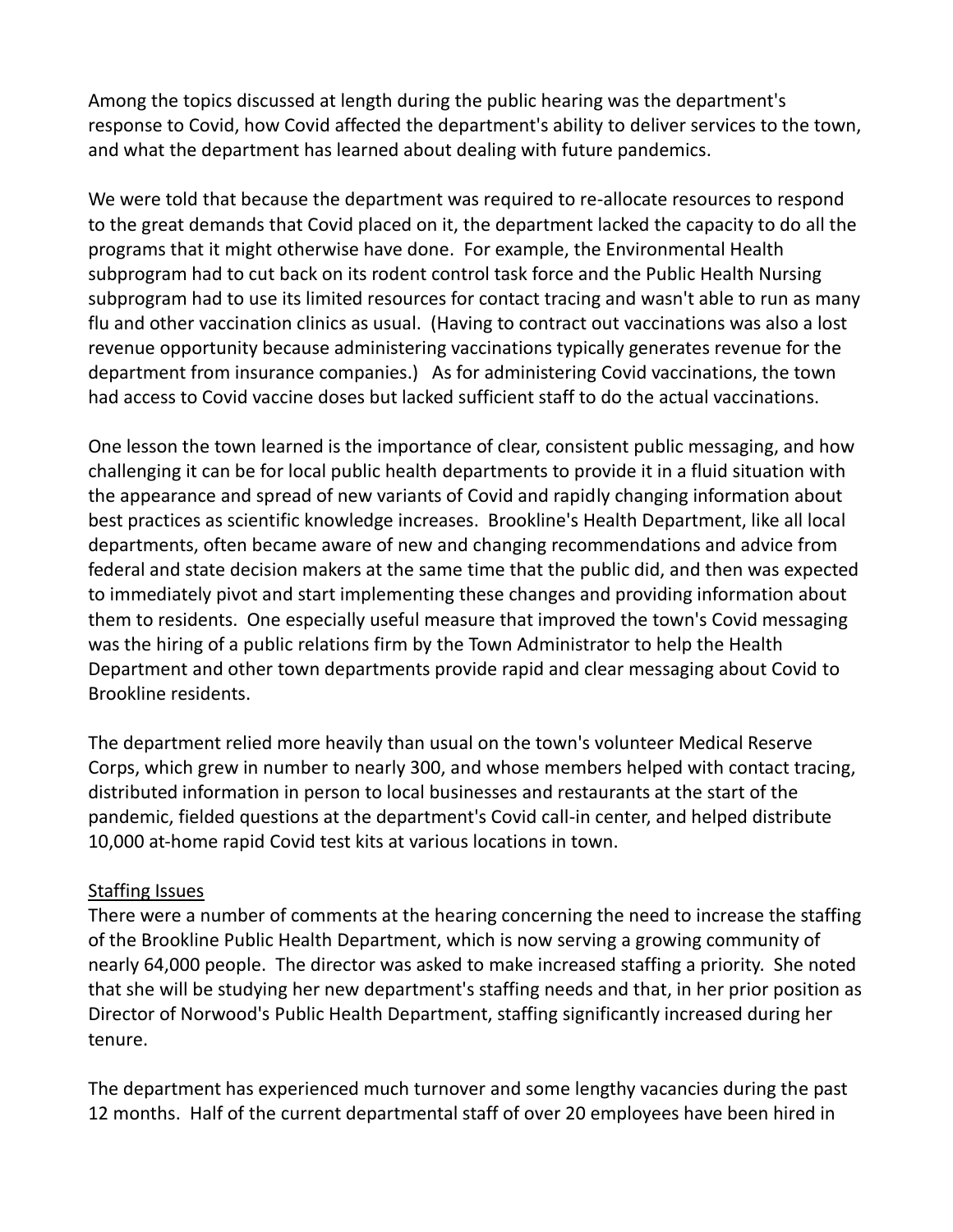the past year. Current unfilled positions include the part time positions of emergency preparedness coordinator and congregant care auditor, as well as the full time position of epidemiologist. The part-time staff position of emergency preparedness coordinator, which is responsible for directing the nearly 300-person volunteer Medical Reserve Corps, has been vacant since September and needs to be filled for the Corps to continue to function effectively.

Director Reiss is going to explore whether it would be better to move away from one-task positions and have more staff positions that perform a variety of functions to provide greater workload flexibility. Both Director Reiss and former Interim Director Maloney said that part time positions were particularly difficult to fill.

#### Consensus on Need for Community Health Assessment

Both Director Reiss and former Interim Director Maloney agreed on the need for a new broadbased community health assessment and then the development of a strategic plan based on the data from this assessment. Key to doing this properly will be having a professional epidemiologist on staff. (When the department did health assessments of a more limited nature in the past, interns were used to do the data analysis needed.)

#### **Analysis of Town's Organizational Structure for Delivering Expanded Social Services**

In a follow up to questions first raised at the public hearing, the chair of the subcommittee was informed by the Town Administrator, Mel Kleckner, about the work of a new position -Senior Advisor to the Town Administrator on Social Services – that he had created in the fall of 2021. This position, which reported directly to him, was created in response to the Select Board's instruction to him to advance the work of the Police Reform Committee and the Task Force to Reimagine Policing around social service expansion.

In November 2021 Professor Harold Cox, an Associate Professor and former Associate Dean at the Boston University School of Public Health, was hired to fill this new position for up to 20 hours per week at an hourly rate of \$125 with no benefits. He was charged with conducting an overall analysis of the Town's social service needs and resources; evaluating models for crisis intervention, such as CAHOOTS (a national model for crisis intervention on mental health and substance abuse incidents); evaluating and coordinating existing social services and advising department heads on the effective delivery of social services; developing a long-term plan to reorganize, staff, manage, and deliver a comprehensive range of social services and working with the Town Administrator on its implementation; and advising the Town Administrator on recruiting and selection for the Director of Public Health position.

The Town Administrator recently learned that, unfortunately, due to unanticipated personal reasons, Professor Cox will be unable to continue this work for the town. Mr. Kleckner is in the process of developing alternate approaches to completing the projects assigned to this position. He is considering utilizing a combination of private consulting services, academic study, and internal management support, and is likely to ask Director Reiss to assist him.